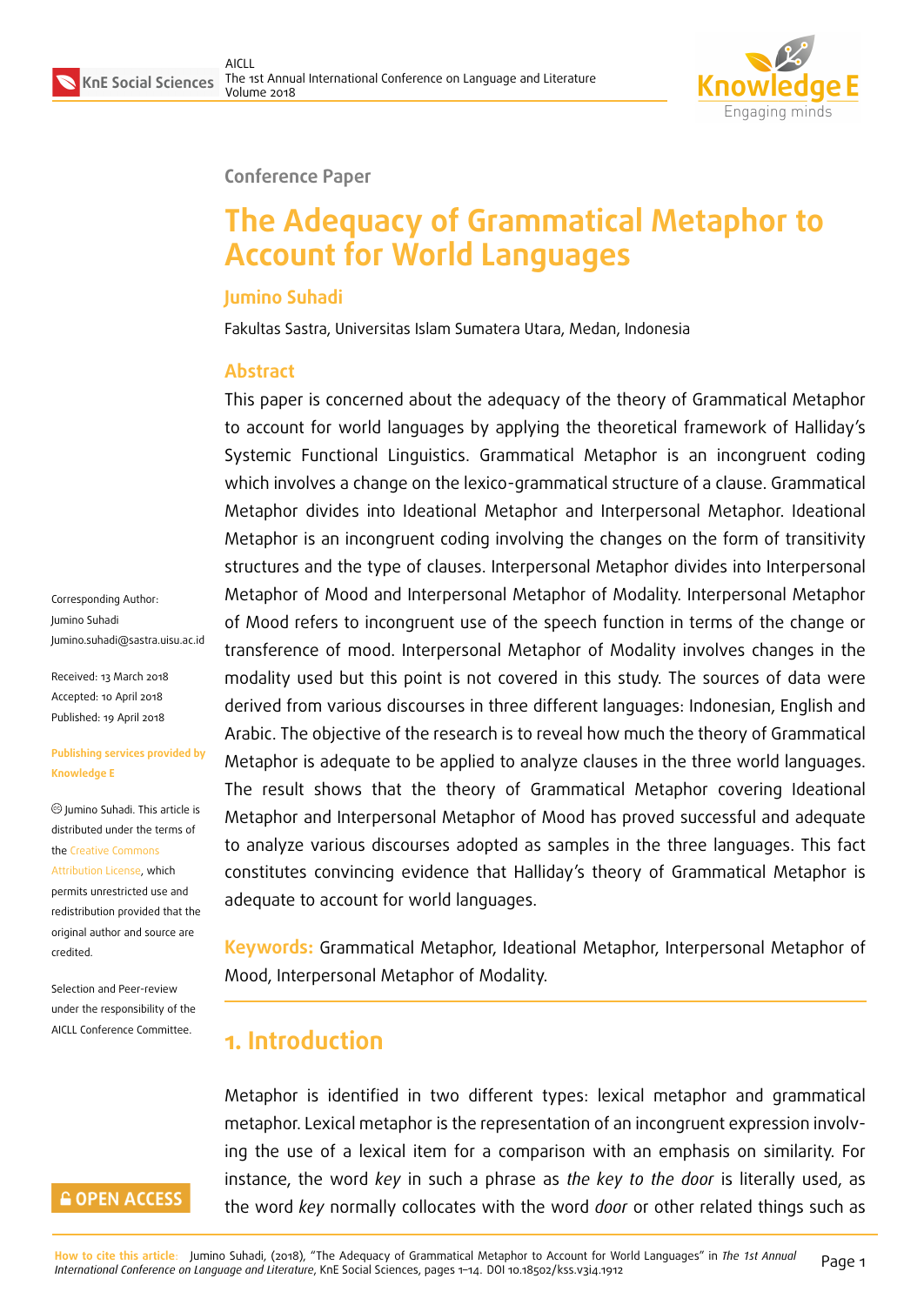*window*, *cupboard* etc. However, the word *key* in the phrase *the key to your success* is metaphorically used, as the word *key* does not collocate with the word *success* as the former refers to something concrete whereas the latter refers to something abstract, [11].

On the other hand, grammatical metaphor is an incongruent coding which involves a change on the lexico-grammatical structure of a clause. Halliday (1994) divides Gram[ma](#page-13-0)tical Metaphor into Ideational Metaphor and Interpersonal Metaphor. Ideational metaphor is an incongruent coding involving the changes on the form of transitivity structure and the type of the clause. For instance, a literal coding such as *The economic crisis gets worse in the country because most of the public leaders commit corruption and the law enforcement is very weak* may be transferred into a metaphorical coding to become *The corruption committed by the public leaders and the weak law enforcement have caused the country to suffer severe economic crisis.* Further, interpersonal metaphor divides into two: (1) Interpersonal Metaphor of mood and (2) Interpersonal Metaphor of modality. Interpersonal Metaphor of mood refers to incongruent use of the speech function, for example, a question such as *Where is my pen Mom?,* is normally answered in the indicative mood *Your pen is in the drawer*; which is in the congruent coding; but, it may be expressed in the imperative mood such as *Find it in the drawer*, or in the interrogative mood: *Have you looked for it in the drawer?*, which are incongruent. The incongruity involves the change on the mood; and therefore, it is known as Interpersonal metaphor of mood. Interpersonal Metaphor of modality involves changes in the modality. When a clause makes use of a simple modal such as *can, must, may, will,* etc. it is identified as a congruent coding. However, when it is expressed in other types of modality such as a noun, a process, an adjective, an adjunct, etc. it is an incongruent coding known as Interpersonal metaphor of modality; for instance, the clause *He can swim,* which is in the congruent coding, can be expressed in the interpersonal metaphor of modality *He is able to swim;* or *He has an ability to swim,* etc.

## **2. Literature Review**

Grammatical Metaphor is the subtopic of the theory of Systemic Functional Linguistics (SFL) introduced by M.A.K. Halliday in 1994 in his publication entitled *An Introduction to Functional Grammar*. He notes that language is used in three different functions known as the three meta-functions of language. These meta-functions are the ideational, the interpersonal and the textual functions. The ideational function means that language is used to organize, understand and express the speaker's perceptions of the world and of his consciousness. This function divides into two: the experiential function and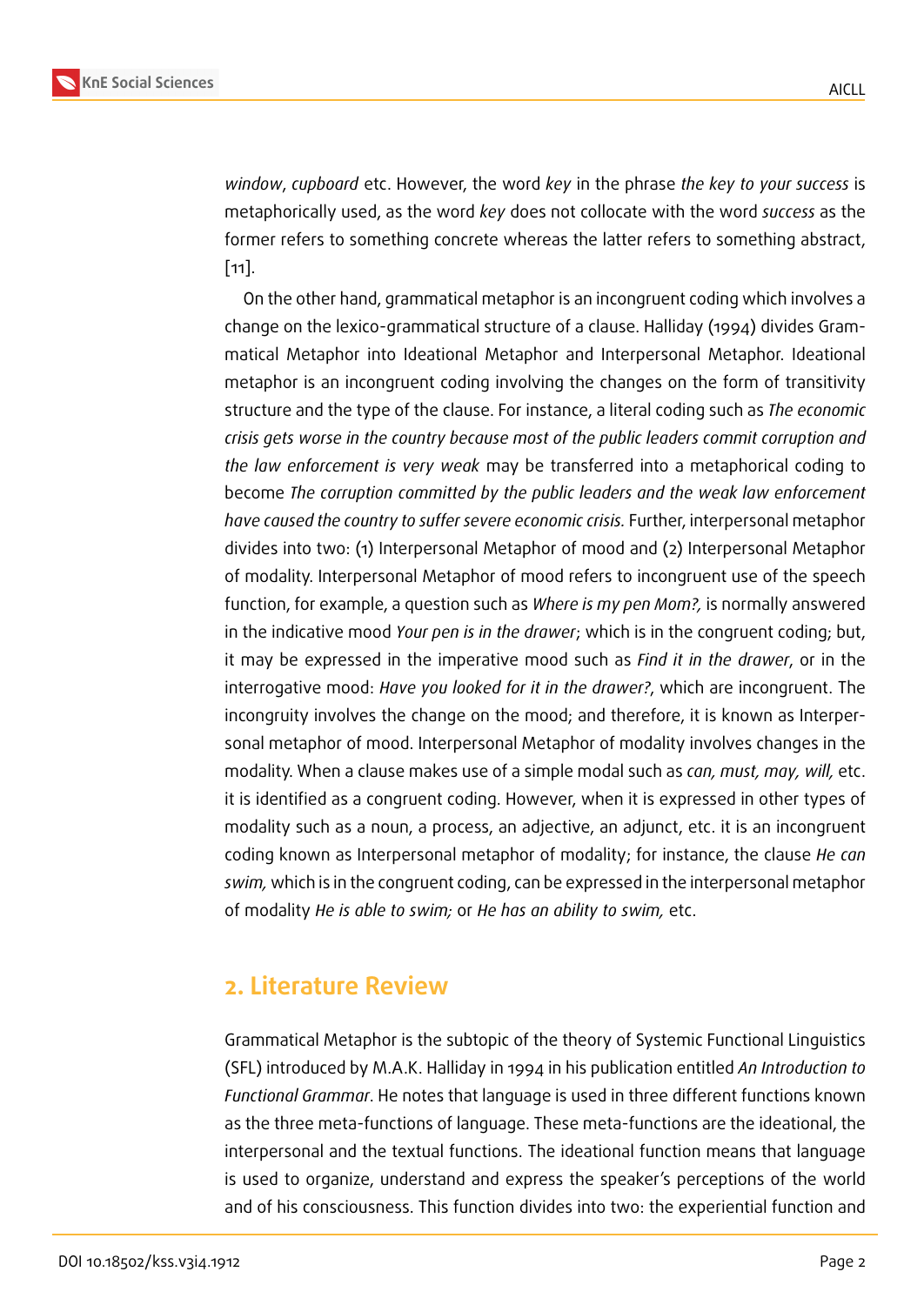**KnE Social Sciences**



the logical function. The experiential function is largely concerned with contents or ideas which regard clauses as the representations of experience in terms of transitivity structures, which are represented with processes and associated with participants and circumstances. The logical function is concerned with the relationship between ideas in clause complexes. It defines the logico-semantic relation between one clause and another which covers expansion and projection and it also defines clause complexes from the interdependency relation whether they are paratactic or hypotactic.

The interpersonal function means that language is used to enable the speaker to participate in communicative acts with other people, to take on roles and to express and misunderstand feelings, attitude and judgments. This function involves *mood structures* and modality. Mood structures express interactional meanings such as what the clause is doing, as a verbal exchange between the encoder and the decoder. Modality, which covers modalization and modulation, refers to opinion or judgment of the speaker on the content and speech function of the clause. Modalization covers probability and usuality and modulation covers obligation and inclination.

The textual function means that language is used to relate what is said or written to the real world and to other linguistic events. This involves the use of language to organize the text itself in terms of thematic structures, covering theme and rheme, which express the organization of the message; how the clause relates the surrounding discourse to the context of situation in which it is being produced. In addition, the unity of meaning in text known as cohesion constitutes the realization of the textual function.

#### **2.1. Grammatical metaphor in SFL**

Suhadi (2016) notes that transference of expression from a congruent representation into another incongruent realization which involves changes in the level of clauses, groups, words and morphemes is called grammatical metaphor, which divides into two types: *Ideational Metaphor* and *Interpersonal Metaphor.*

Ideational metaphor is an incongruent coding involving transferences from the congruent form of the types of clauses, the types of processes and the participants used. For instance, the congruent expression such as *He departed to the station immediately so that he was safe from the fatal accident* may be transferred into its corresponding grammatical metaphoric expression *His immediate departure to the station saved him from the fatal accident.* Such incongruent coding which is characterized by high degree of lexical density and low degree of grammatical intricacy is generally used in the written language. On the other hand, congruent coding which is characterized by low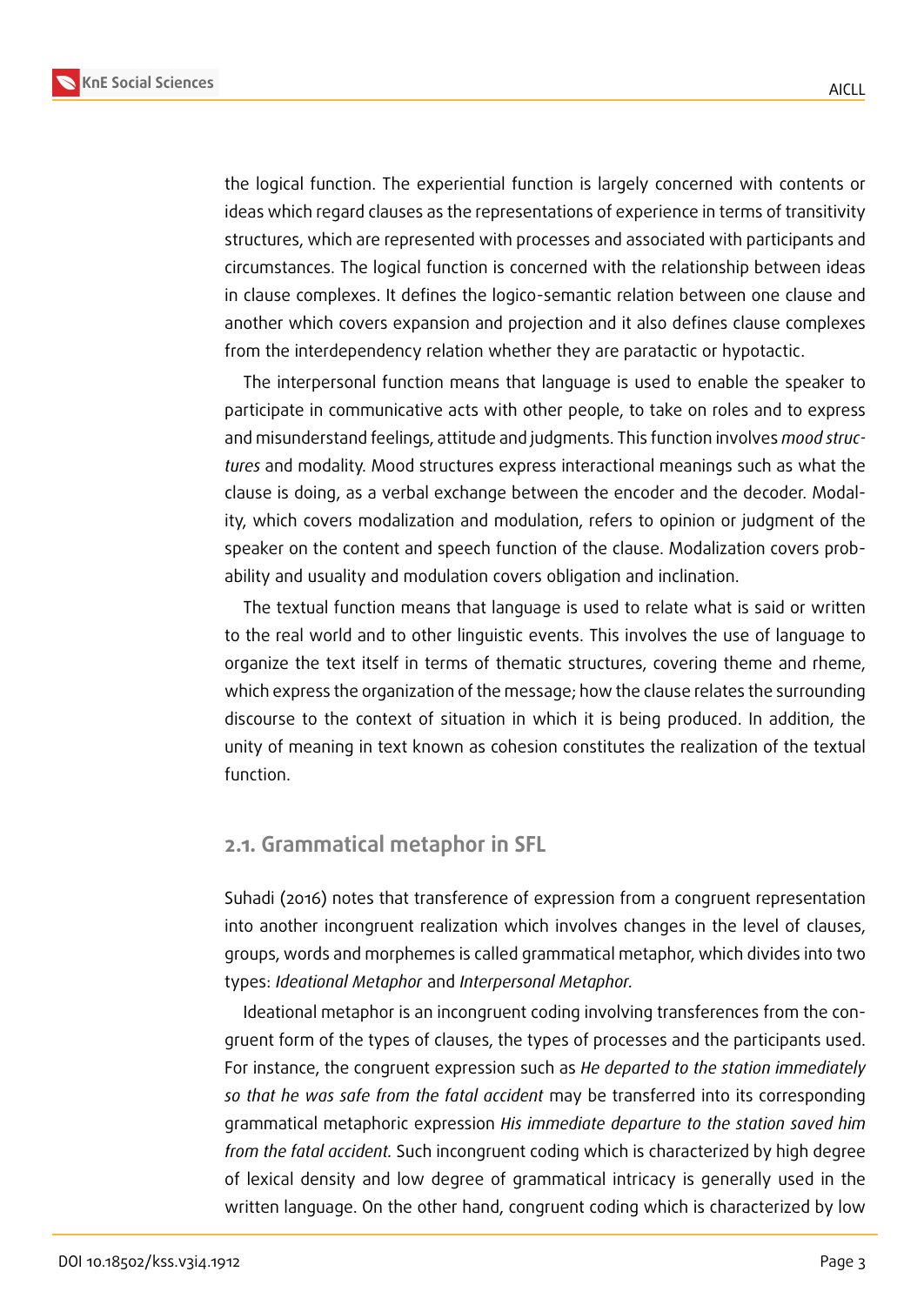

degree of lexical density and high degree of grammatical intricacy is used in the spoken language.

An expression is said to be congruent if it is coded by using the normal grammatical categories in terms of experiential functions; namely, a thing coded by a *noun*, an event or activity coded by a *process,* quality coded by an *adjective*, location, time and manner coded by a *circumstance*, relation coded by a *conjunction*, position coded by a *preposition*, and judgment, opinion or comment coded by *modality.*

Ideational metaphor is generally used in the written language in the description of science and technology, which is associated to objectivity, impersonality, technicality, and practicality. Thus, the lexico-grammatical realizations of ideational metaphor are characterized by such features as (a) dominant use of relational process, (b) in the passive voice, and (c) with low degree of grammatical intricacy and high degree of lexical density. Grammatical intricacy is associated with less number of clauses in a clause complex and lexical density is based on the less number of lexical categories in the clause.

Interpersonal metaphor is incongruent expression involving transference of the types of clause in terms of mood and modality. Interpersonal metaphor of modality will not be covered in this study. Thus, it is limited to the interpersonal metaphor of mood. Normally, the congruent expression of a statement is realized with a declarative, a question with an interrogative, and a command with an imperative. Note that an offer does not have an unmarked congruent realization in mood. Here are some examples of transference of mood from congruent coding into incongruent coding in terms of interpersonal metaphor of mood. A statement which is normally expressed in the indicative mood as: *That is not the character of a university student,* may be conveyed in the interrogative mood into *Is that the character of a university student?* The answer to such a question as *What is the meaning of this word, Sir?* is normally in the indicative mood like *You can find it yourself in the dictionary,* but it may be coded in the imperative mood such as *Find it yourself in the dictionary!*

In addition, interpersonal metaphor of mood may occur when a command which is normally expressed in the imperative mood is conveyed in the interrogative mood as: *Switch on the air-conditioner!*, into *Could you switch on the air-conditioner?*, or into a declarative mood: *You should switch on the air conditioner.* Further, a question is normally expressed in the interrogative mood but it may be coded in the declarative mood or in the imperative mood. A question such as *Have you visited Britain?* may be expressed either *I would like to know if you have visited Britain,* which is in the indicative mood or *Raise your hand if you have visited Britain,* which is imperative mood.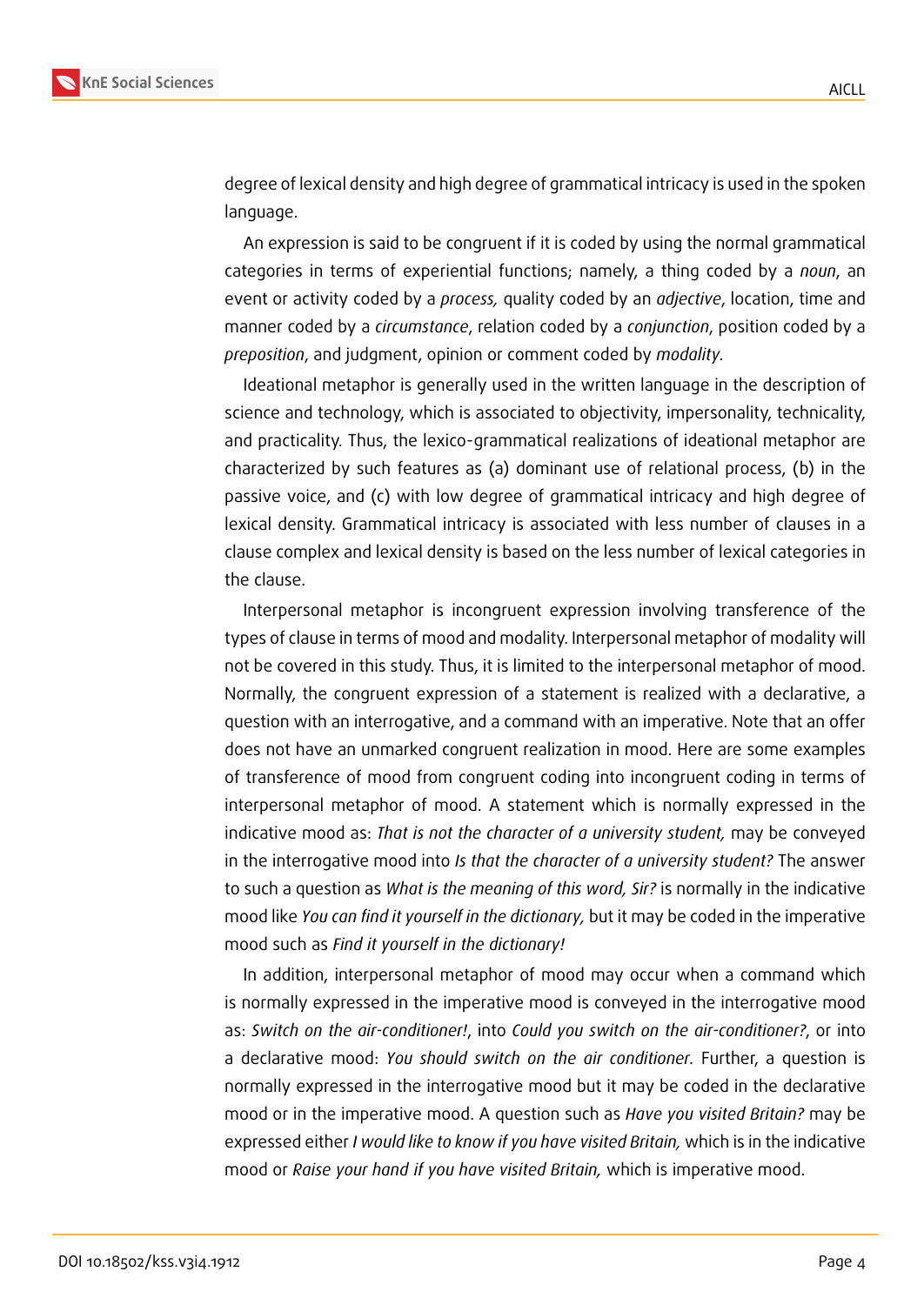# **3. Research Method**

This paper is an attempt to reveal that the theory of Grammatical Metaphor postulated by Halliday (1994) is adequate to account for world languages. The evidence is measured from the findings that such a theory is relevant to be applied to account for clauses in the three languages adopted as samples. The languages involved in the data are English, Arabic and Indonesian. Thus, this is a text analysis of qualitative data [7]. The corpora of data in English were derived from various sources such as newspapers, magazines, and some literary works; and those in Arabic from verses (V) from a number of *Surahs* (S) 'chapter' of the Holy al-Quran (HQ) and *al*-*Hadits* 'Prophetic Traditi[on](#page-13-1)' (PT); whereas those in Indonesian were also adopted from newspapers, magazines, literary works and from the author's intuitive invention as the native speaker of the language. The data were randomly selected to suit the relevance of the subject matter. The data in Arabic are given in Latin transliteration adopted from Adlani (2008). The English translation of the Holy al-Quran was quoted from an outstanding translator Ali (1983).

# **4. Discussion**

The data adopted are classified according to the kinds of grammatical metaphor proposed by Halliday (1994). As noted earlier, Grammatical Metaphor divides into Ideational Metaphor and Interpersonal Metaphor.

### **4.1. Ideational metaphor**

Ideational metaphor involves the changes on the form of transitivity structure and the type of clause. The lexico-grammatical realizations of ideational metaphor are characterized by (a) dominant use of relational process, (b) in the passive voice, and (c) with low degree of grammatical intricacy and high degree of lexical density. Such features are commonly used in the description of science and technology. The following clauses are quoted from an Indonesian novel in which no features of ideational metaphor are identified as everyday's speech and dialogues are commonly conveyed congruently as in the following.

*Siapa bilang kemewahan itu selalu berharga mahal? Banyak sekali hal-hal menawan yang Gusti Allah sajikan secara cuma-cuma. Kita cukup menyiapkan sepenggal waktu khusus dan hati yang lapang sebagai biayanya.* (Afra, 2005: 95)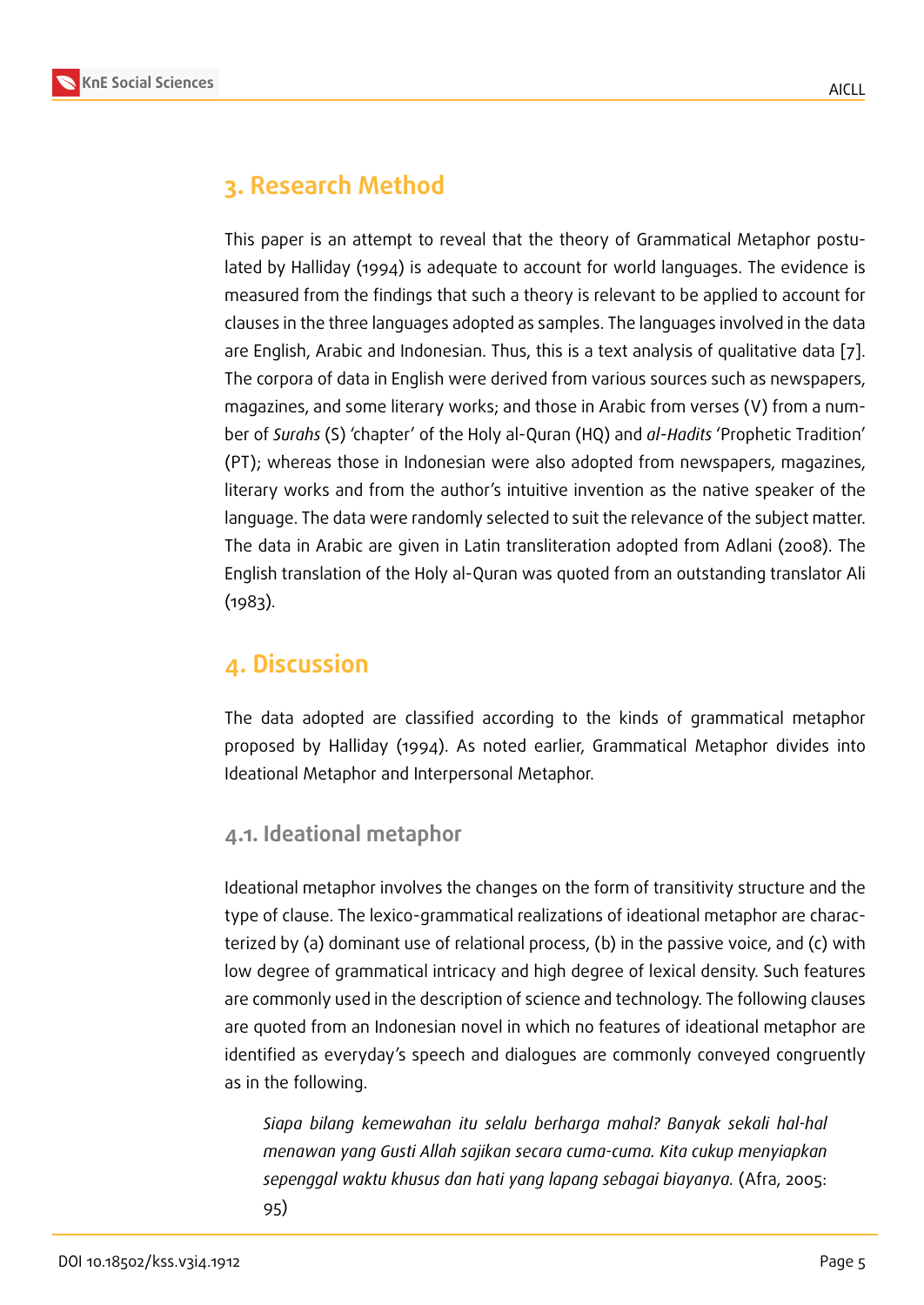

'Who said that luxury is expensive? There are so many charming things which The Almighty Allah serves freely. We only need to set up a special piece of time and a spacious heart as the cost.'

Observe that in the quotation above the features of ideational metaphor are not fulfilled and therefore those clauses belong to congruent coding.

On the other hand, features of grammatical metaphor are generally used in scientific description or exposition with incongruent uses of lexicogrammar as the following clause in Indonesian.

*Teknik statistic yang digunakan untuk melakukan prediksi pengaruh lama penayangan iklan terhadap nilai penjualan adalah dengan teknik regresi tunggal.* (Sugiono, 2011: 209)

'The statistical technique used to predict the effect of long ad presentations on sale value is by a single regression technique.'

The first feature applied in the quotation above is that the clause is in the passive and the activity *to predict* is coded in the form of a noun *prediksi* 'prediction', the time *lama* 'long' is used as a noun not a circumstance, the activity *penayangan* 'presentation' is expressed in the form of a noun, and the activity *penjualan* 'sale' is also expressed in the form of a noun.

In English, the use of grammatical metaphor is identified in the following clause.

On Wednesday, *ride-hailing* drivers again took to the streets in *protest* of the regulation, which largely covers rules for drivers and the legal entities with which they are affiliated. (The Jakarta Post,  $15^{th}$  February 2018: 1)

The incongruence of this clause is in the use of the word *ride-hailing* which is normally coded in the form of a process as it is an activity but it is expressed in the form of a gerund noun. The word *protest* is also an activity but it is used as a noun.

The following clauses which are quoted from description of science are identified as using ideational metaphor.

Health education and healthy life style *are instilled* into the Malaysian education to develop people who are knowledgeable, skilful, honourable, responsible and capable to achieve *well-being* and contribute to the *betterment* of the society and the nation. (Din, 2014: 96)

The incongruence of the above quotation is identified from the type of the clause which is in the passive and the transference from a relational process *to be* and an adjective *well* into a gerund *well-being*, and the noun *betterment* which is normally expressed in the form of an adjective *better*.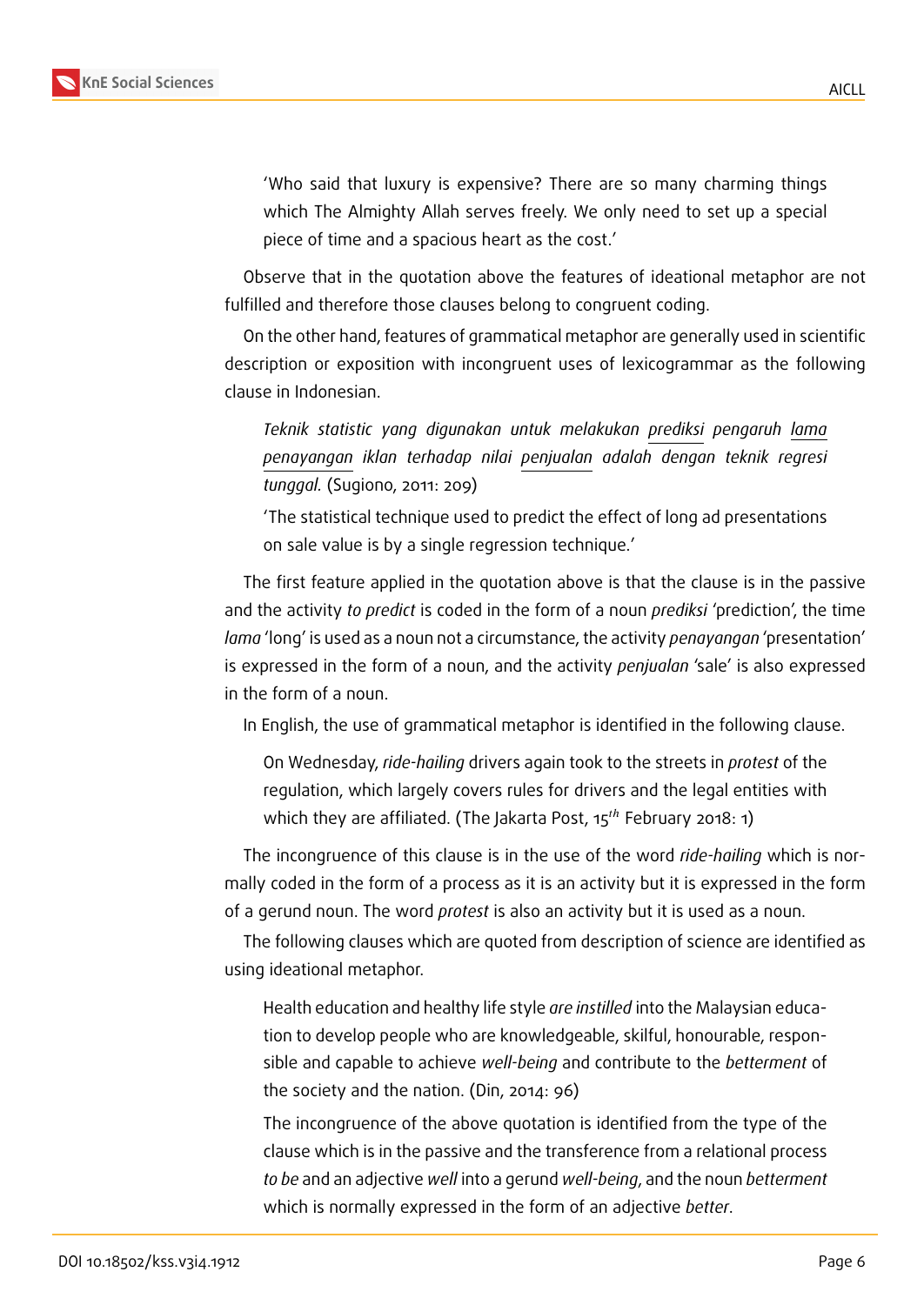

The following quotation in Arabic is adopted from the Holy al-Quran, Surah Al-Baqarah (2), Verse Number: 183.

*Yaa ayyuhal lladziina aamanuu kutiba 'alaikumush shiyaamu kamaa kutiba 'ala-lladziina min qablikum la'allakum tattaquuna.*

'O ye who believe! Fasting is prescribed to you as it was prescribed to those before you, that ye may (learn) self-restraint,-'

The first feature of ideational metaphor in the verse quoted above is identified from the form of the clause which is in the passive, that is by using the passive process *kutiba* 'is obliged' and the second feature is on the use of the word *ashiiyaamu* 'fasting' as a noun instead of a process although it carries the sense of activity.

Another case in Arabic is adopted from a *hadits* 'Prophetic Tradition'.

*Wa-llaahu fii 'aunil 'abdi maa kaanal 'abdu fii 'auni akhiihi.* (Al-Hadits narrated by Muslim)

'And Allah is on the help of a servant so far as the servant helps his comrades.'

The incongruence is on the use of the word *'auni* 'help' as a noun which occurs twice although it indicates an activity, which is commonly expressed in the form of a process.

Thus, the data analyzed above give convincing evidence that ideational metaphor is widely used in the three languages.

#### **4.2. Interpersonal metaphor**

#### **4.2.1. Interpersonal metaphor of mood**

It is congruent when a statement is expressed in the form of an indicative mood, a question with an interrogative mood and a command with an imperative mood; but when a different mood is used, it is incongruent and called interpersonal metaphor of mood.

#### **4.2.2. Statement conveyed in the imperative mood**

When a statement is conveyed in the imperative mood, it is incongruent coding as in the quotation below in Indonesian.

*Naya: "Bagaimana, (tentang tulisan saya), Mas?"*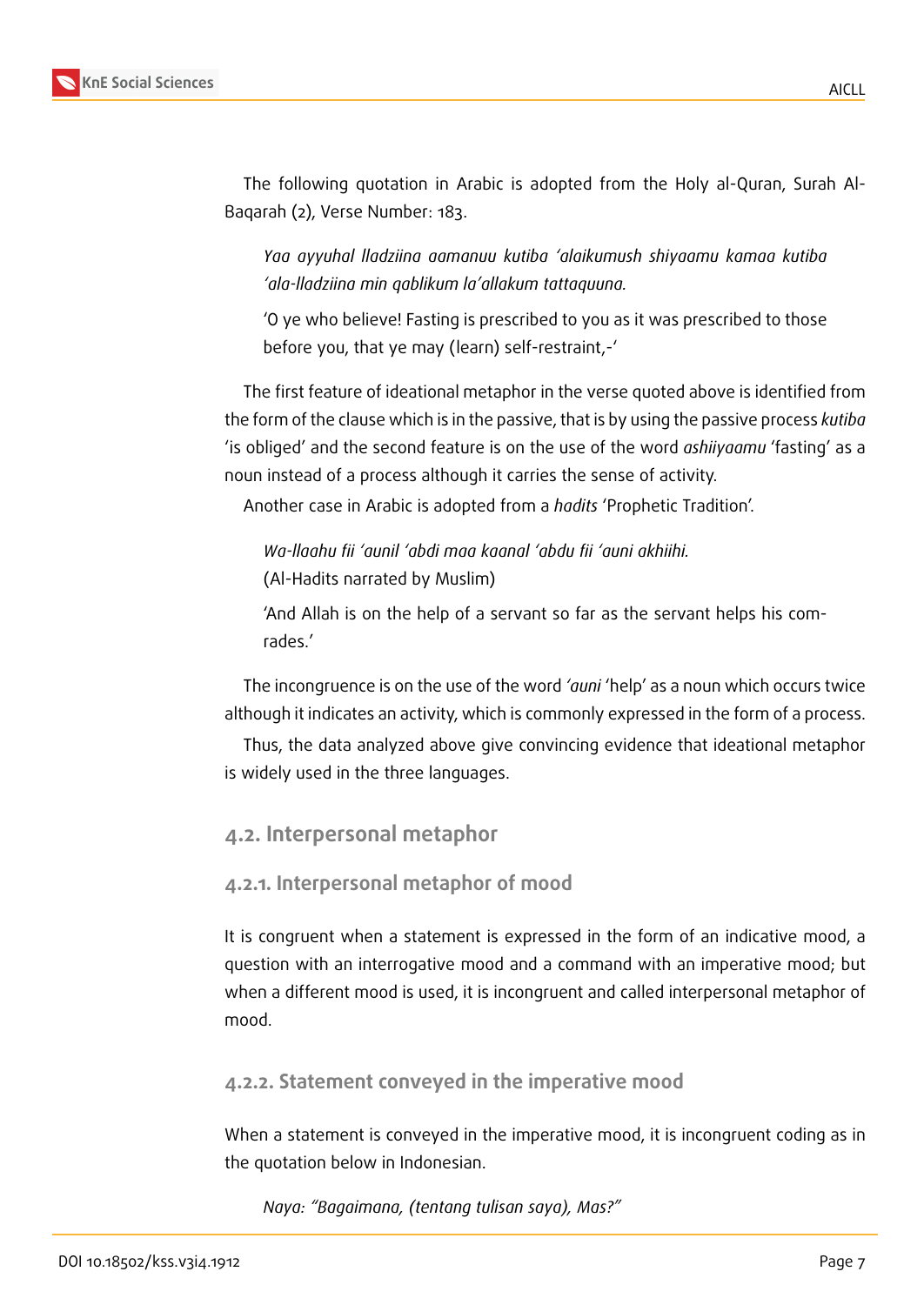

*Fadhly: "Kau edit secepatnya, lalu serahkan ke bagian layout!" Naya: "Jadi tulisan saya diterima?"* (Afra, 2005: 70) 'Naya: "How, (about my writing), brother?" Fadhly: "You edit as soon as possible, then submit it to the layout department!"

Naya: "So my writing is accepted?"'

Observe that Naya's question *"Bagaimana, (tentang tulisan saya), Mas?"* is normally answered in the indicative mood but in this novel it is answered by Fadhly in the imperative mood *"Kau edit secepatnya, lalu serahkan ke bagian layout!"* 'You edit as soon as possible, then leave it to the layout!' This transference from indicative mood into imperative mood is called interpersonal metaphor of mood.

Transference from indicative mood into imperative mood is also found in English.

"Accept my thanks for the complement you are paying me." (Austen, 1980: 93)

In the clause quoted above it is an expression of thank which is normally expressed in the indicative mood such as (*I) thank you for the complement you are paying me;* but instead, in this novel the author uses imperative mood.

In Arabic transference of mood also happens as in HQ S: 112, V:1 *Qul huwa-llaahu ahadun.* 'Say: He is Allah, the One and Only.' Observe that in this quotation the main clause is in the imperative mood *Qul '*Say' but the important message is given in the dependent clause, which is in the indicative mood *huwa-llaahu ahadun '*He is Allah, the One and Only'. In this verse the message which is generally in the indicative mood are conveyed in the imperative mood.

#### **4.2.3. Statement conveyed in the interrogative mood**

In everyday discourses some ideas which are normally expressed in the statement or indicative mood are sometimes expressed in the form of a question or interrogative mood, as in the following quote.

*"Kau tahu, kalau walikota akan datang dan melihat pertunjukan ini? Jika kamu masih memalukan seperti ini, kau akan membuat wibawa grup ketoprak ini hancur!" teriaknya.* (Afra, 2005: 55)

'Do you know if the Mayor will come and watch this show? If you are still embarrassing like this, you will make this *ketoprak* group destroyed!" He screams.'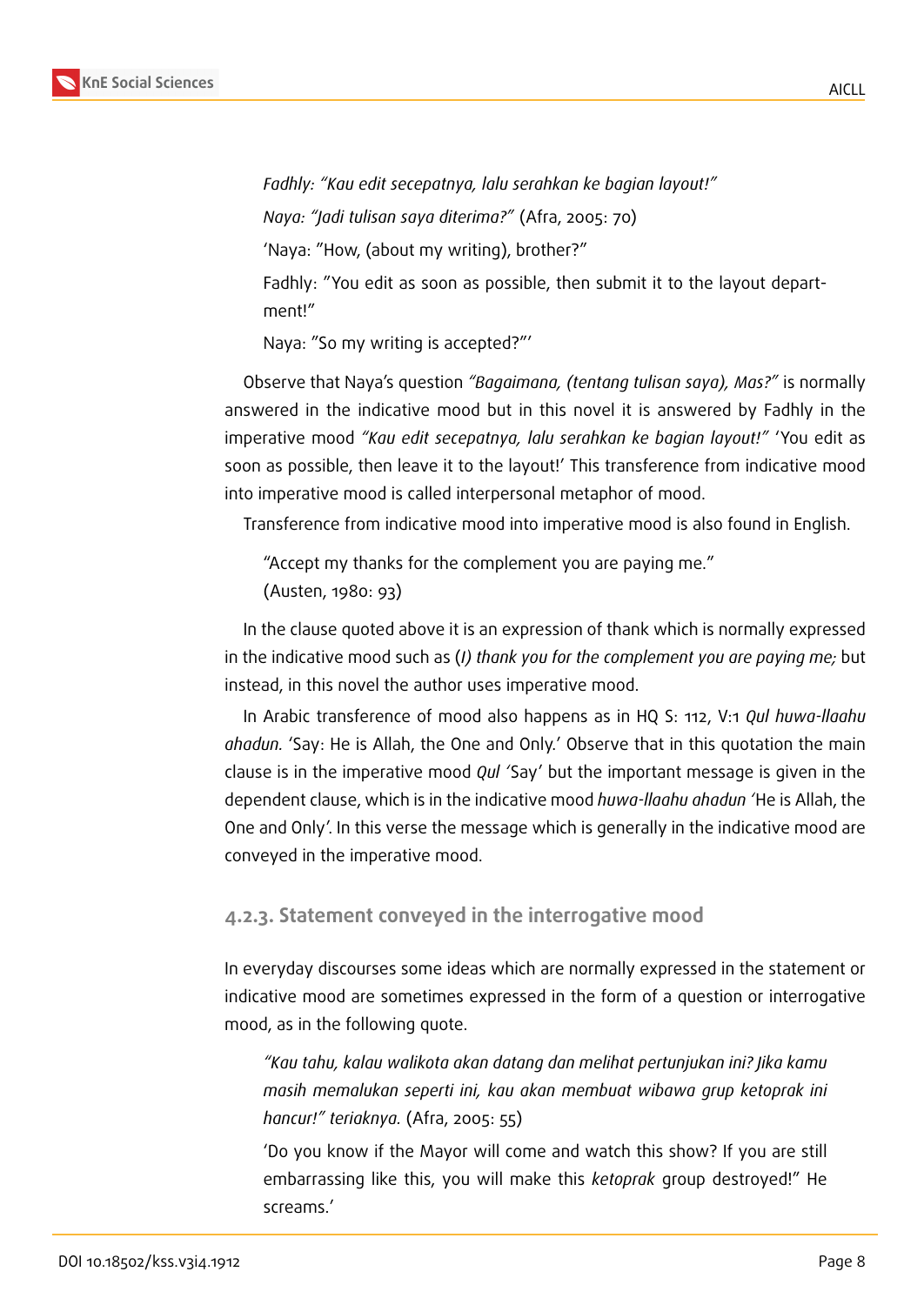

Observe that the primary clause *Kau tahu*, 'Do you know?' is in the interrogative mood but actually, the main idea is conveyed in the embedded clause *kalau walikota akan datang dan melihat pertunjukan ini. '*if the Mayor will come and watch this show' which is in the indicative mood.

Transference from indicative mood into interrogative mood in English is found in the quotation below, in which both clauses are in the interrogative mood but the main ideas are conveyed in the embedded clauses which are in the indicative mood

"Do you know you're being put on academic probation? Do you realize that you never get into a decent college after this? (Daddy, 1989: 156)

Transference from indicative mood into interrogative mood in Arabic is found as in HQ S: 39, V: 9 *Hal yastawil ladziina ya'lamuuna walladziina laa ya'lamuun.* 'Are those equal, those who know and those who do not know?'

In the above verse the interrogative mood is identified from the first word which makes use of the question word *Hal* 'Is it …? or Are those …?' and it is followed by the present tense verb *yastawi* ' be equal' and followed by a clause as the complement *lladziina ya'lamuuna walladziina laa ya'lamuun.* 'those who know and those who do not know?'. Though expressed in the interrogative mood, this clause carries the sense of indicative meaning "*Those who know are not equal to those who do not know*."

#### **4.2.4. Command conveyed in the indicative mood**

Interpersonal metaphor of mood in the case of a command conveyed in the indicative mood is found in Indonesian as in the following quotation.

*"Kamu jangan ikut campur urusan rumah tangga orang, ya." teriak Jiwo, garang. "Pergi, kataku!" bentak Wiratno, tak kalah garang.* (Afra, 2005: 125) "You should not interfere others' household affairs, yeah." Shouts Jiwo ferociously. "Go away, I say!" snaps Wiratno, not less fiercely.

Observe that in the quotation above, the first clause is conveyed in the indicative mood *"Kamu jangan ikut campur urusan rumah tangga orang, ya."* "You should not interfere others' household affairs, yeah." but the meaning is in the imperative mood; therefore, such a clause is a transference of mood from imperative into declarative.

The same case also happens in English as in the following clause in which it is conveyed in the indicative mood but the idea is to express a command as identified from the obligatory modulation *must* and the infinitive process *to make* which indicates the purpose of the command.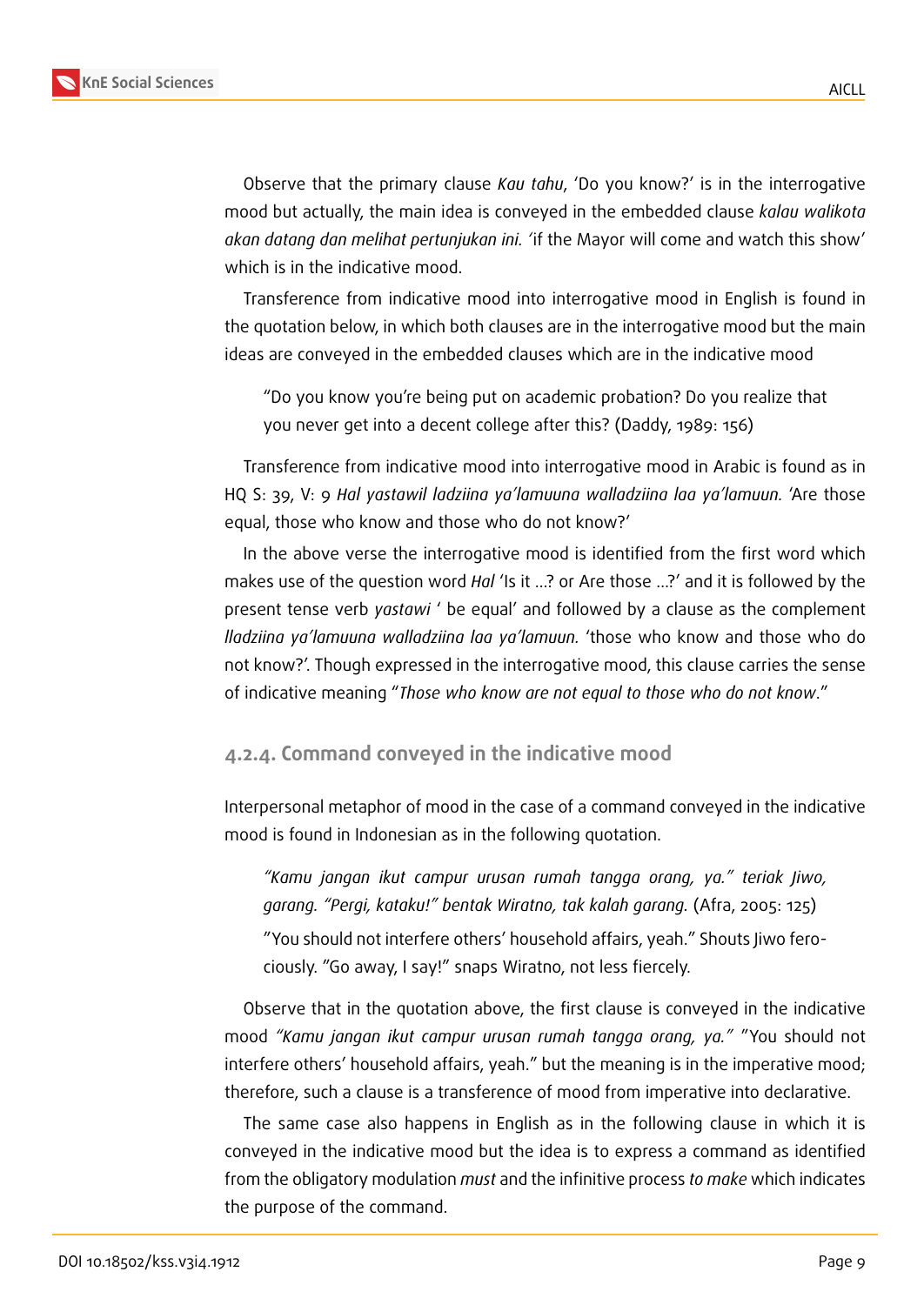

"You must have done something awful to her to make her walk out on us like this." (Daddy, 1989: 78)

The verses of the HQ quoted below convey grammatical metaphor in terms of interpersonal metaphor of mood in which a command is conveyed in the indicative mood as in HQ S: 2, V: 183: *Yaa ayyuhal lladziina aamanuu kutiba 'alaikumush shiyaamu kamaa kutiba 'ala-lladziina min qablikum la'allakum tattaquuna.* 'O ye who believe! Fasting is prescribed to you as it was prescribed to those before you, that ye may (learn) selfrestraint.'

The interpersonal metaphor of mood is found in the form of an indicative mood with the verb *kutiba* 'prescribed'; but actually, this verse is a command to the believers to fast in the month of Ramadhan as also prescribed to people before Muhammad, which is normally expressed in the imperative mood.

#### **4.2.5. Command conveyed in the interrogative mood**

When a command which is normally expressed in the imperative mood is coded in the interrogative mood, such an expression is said to be an interpersonal metaphor of mood as found in Indonesian in the quote below.

#### *Aku disisakan tempe bacemnya, ya?* (Afra, 2005: 265)

'Would you spare me some of the soured fermented soya bean, please! '

Note that the clause is in the interrogative mood but it carries the sense of a command or a request to spare some food.

In English such transference is also found as in the following quote.

"What gives you the right to push us around? You've never had a way. You don't give a damn about us. If you did, You'd never have chased Mom away in the first place. It's all your fault, she left, and now you expect us to pick up the pieces." (Daddy, 1989: 120)

The transference of mood is identified in the first clause *"What gives you the right to push us around?* in which it is in the interrogative mood but the idea conveyed is a negative command such as *"Don't push me around!".*

Incongruent coding of a command which is expressed in the interrogative mood also occurs in Arabic as quoted from HQ S: 36, V: 60 *Alam a'had ilaikum yaa banii aadama allaa ta'budusy syaithaana.* 'Did I not enjoin on you, O ye Children of Adam, that ye should not worship Satan?' This verse is in the interrogative mood beginning with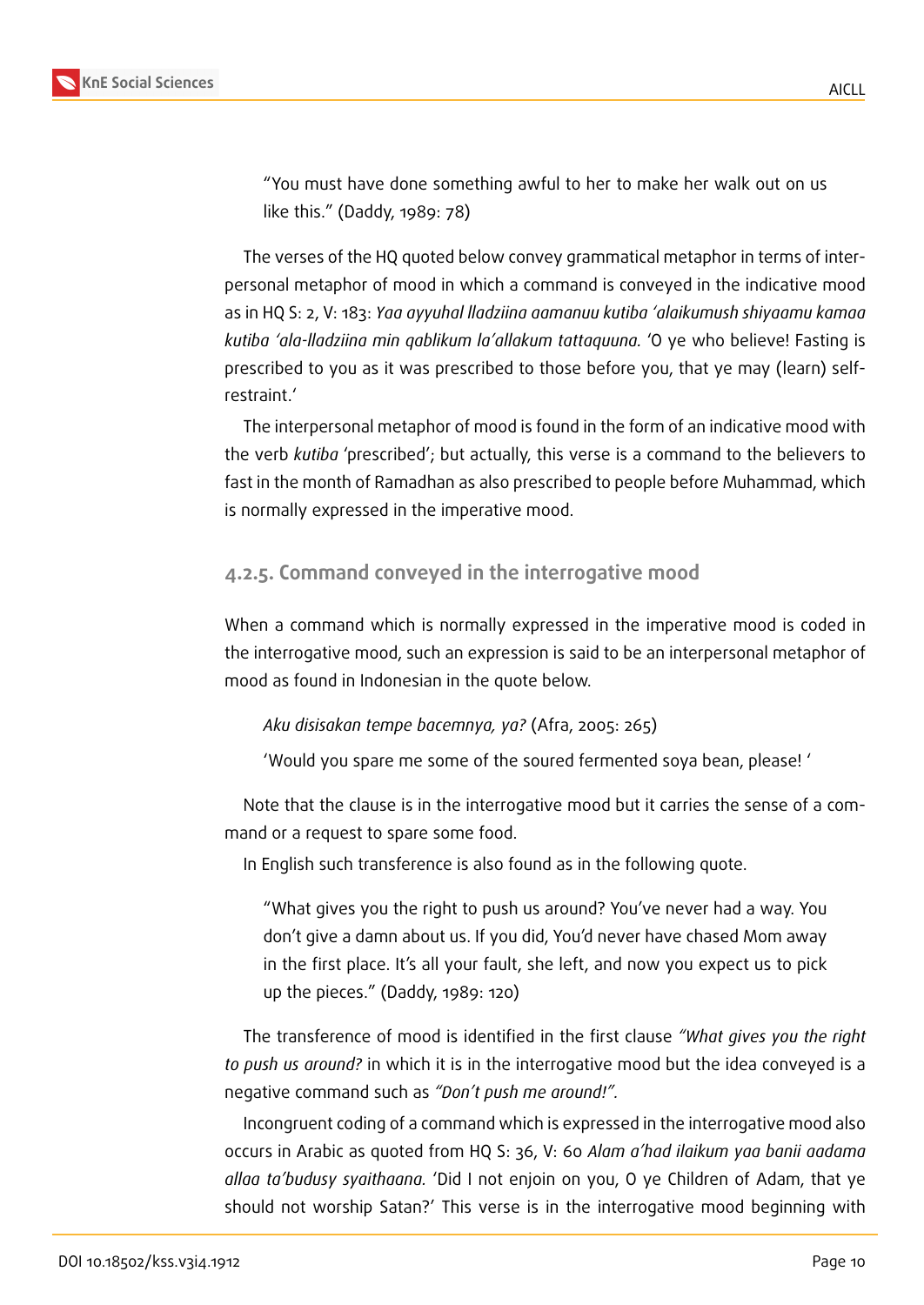

the phrase *Alam* 'Did not (Negative question) and followed by the past tense verb phrase *a'had ilaikum* 'enjoined on you' and a noun of address *yaa banii aadama '*O ye Children of Adam' and a hypotactic projection clause *allaa ta'budusy syaithaana* 'that ye should not worship Satan'. The meaning of this verse is not asking a question but a warning: *Do not worship Satan,* O ye Children of Adam.' Thus, the verse quoted above represents evidence that the HQ also applies Interpersonal metaphor of mood with the transference from imperative mood into interrogative mood.

#### **4.2.6. Question conveyed in the indicative mood**

Many instances of questions which are normally expressed in the interrogative mood are sometimes expressed in the indicative mood as found in Indonesian in the following quote.

*Anjasmara dan Damarwulan ndak bisa diganti oleh orang lain, kudu kita berdua. Berarti, yang main bukan orang-orang Chandra Poernama?* (Afra, 2005: 246)

'Anjasmara and Damarwulan cannot be replaced by anyone, except both of us. It means the players are not artists from Chandra Poernama?'

The incongruence of the clauses quoted above is on the second clause which makes use of a question mark but the form is in the indicative mood.

In English it is also possible to have such transference as found in the quote below.

"It is wonderful how many families I have been the means of supplying in that way." (Austen: 1980: 141)

Observe that the main idea lies on the secondary clause *… how many families I have been the means of supplying in that way*., which is in the interrogative mood but the primary clause is in the indicative mood *It is wonderful ….*

Such transference is also found in the HQ S: 6, V: 135: *Fa-saufa ta'maluuna man takuunu lahuu 'aaqibatud-daari.* 'Soon will ye know who it is whose end will be (best) in the Hereafter.' This verse is in the indicative mood of hypotactic projection *Fa-saufa ta'maluuna* 'Soon will ye know', but the main idea is found in the projected idea *man takuunu lahuu 'aaqibatud-daari.* 'who it is whose end will be (best) in the Hereafter', which is in the question form. Thus, it conveys a meaning of Interrogative mood which is expressed in the indicative mood.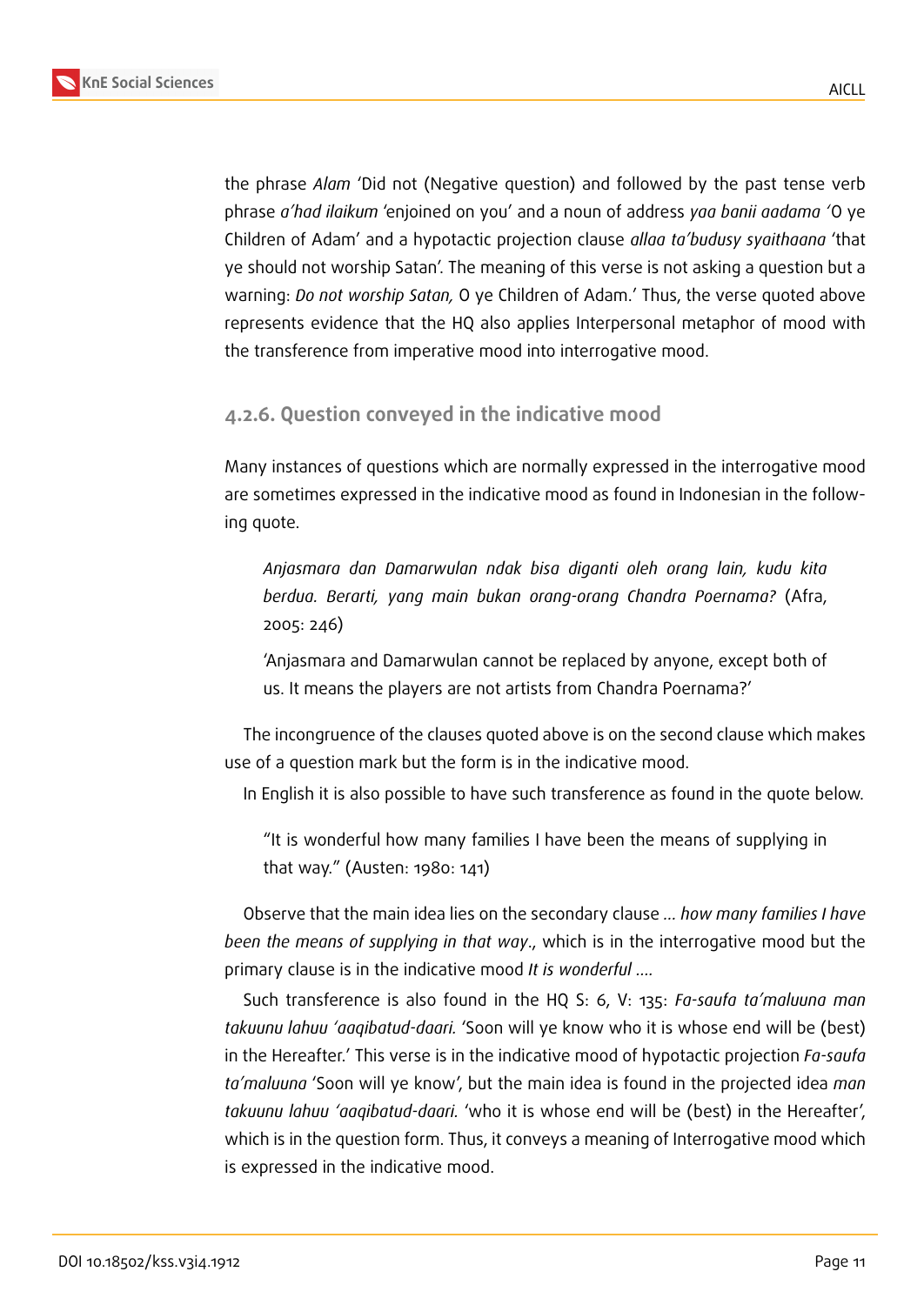#### **4.2.7. Question conveyed in the imperative mood**

A question can sometimes be conveyed in the imperative mood as in the following quote in Indonesian.

*Jangan dikira aku ndak tahu ya, siapa yang datang kemarin malam.* (Afra, 2005: 244)

'Don't think I do not know who came yesterday night.'

Observe that the primary clause is in the negative imperative mood *Jangan dikira…* 'Don't think…' but the main idea is conveyed in the lowest projected clause …*siapa yang datang kemarin malam*? 'who came yesterday night?'. Thus, it constitutes transference from an interrogative mood into an imperative mood.

Such transference also occurs in English as in the following quotes.

"Answer me, what's going on with her? Why you can't leave her? Why? Because she is pregnant. Ben answered with shaking sound. (Daddy. 1989: 168)

The first clause in the quote above begins with an imperative process *Answer me…* but the main idea is conveyed in the secondary clause …*what's going on with her?.* Thus, it is called interpersonal metaphor of mood on the transference from interrogative mood into imperative mood.

Such transference is also found in Arabic as in the quote from HQ S: 25, V: 9 *Undhur kaifa dharabuu lakal amtsaala* 'See what kinds of comparisons they make for thee! In the quote verse, the main clause is in the imperative *Undhur* 'See' and it is followed by a projected clause *kaifa dharabuu lakal amtsaala '*what kinds of comparisons they make for thee', which is a question and constitutes the main idea of this verse.

# **5. Finding**

The goal of this work suggests that this is to confirm that the theory of Grammatical Metaphor postulated by Halliday (1994) is adequate to be applied to analyze clauses in three world languages: Indonesian, English and Arabic including Godly verses of the Holy al-Qur'an (HQ). The result shows that all types of grammatical metaphor are found in the three languages under studies including verses from various Chapters in the HQ. The application of ideational metaphor to various discourses in the three languages indicates the first evidence that the theory is adequate to account for world languages. The next evidence is indicated from the application of interpersonal metaphor of mood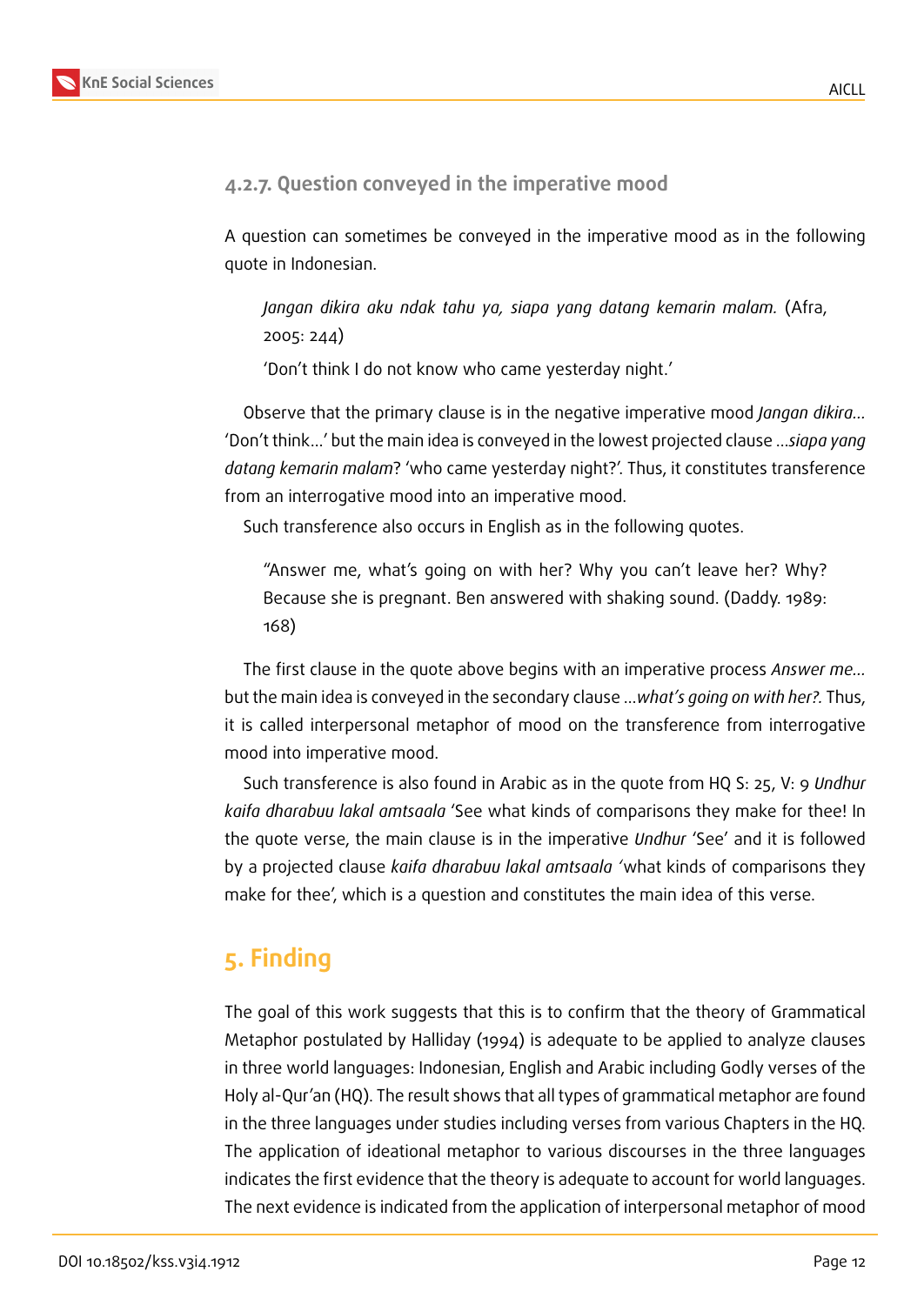

to various quotes of various discourses in the three languages, in which all types of transference do apply to those quotes. The important finding is on the fact that all types of transference of mood in the three languages is significantly applicable; covering the transference from indicative mood into imperative and interrogative, the transference from imperative mood into indicative and interrogative, and the transference from interrogative mood into indicative and imperative. Thus, it is deduced that the theory of grammatical metaphor postulated by Halliday (1994) is adequate to account for clauses of various discourses in world languages.

## **6. Conclusion**

Exploration throughout clauses of various discourses in Indonesian, English and Arabic including the Godly verses of the Holy al-Quran has led to a deduction that Halliday's theory of grammatical metaphor is adequate to account for world languages. This deduction is based on the fact that ideational metaphor is applicable to analyze clauses of various discourses in the three languages. Another fact is that interpersonal metaphor of mood has also been successful to apply to many different types of clauses in the three languages under research. The significant finding is on the fact that all types of transference of mood in the three languages surprisingly works; covering the transference from indicative mood into imperative and interrogative, the transference from imperative mood into indicative and interrogative, and the transference from interrogative mood into indicative and imperative. Thus, Halliday's theory of grammatical metaphor is justified as an adequate linguistic theory to account for world languages. However, this study does not cover the application of interpersonal metaphor of modality due to the restriction of this forum so that further studies are still open to apply it to clauses in the same or different world languages.

### **References**

- [1] Adlani, Nazri at.al. (2008). *Al-Qur'an Terjemah Indonesia*. Jakarta: PT Sari Agung.
- [2] Afrah, Afifah. (2015)*. Nun Pada Sebuah Cermin*. Jakarta: Replubika.
- [3] Ali, Abdullah Yusuf. (1983). *The Holy Quran: Text, Translation and Commentary*. Brentwood Maryland: Amana Corp.
- [4] Austen, Jane. (1980). *Pride and Prejudice.* New York: The New American Library, Inc.
- [5] Din, Noorasyid Bin. (2014). "Balance Diet among Rural Students: Do Gender Matter?", in *Proceedings of The 3<sup>rd</sup> International Conference on Multidisciplinary*